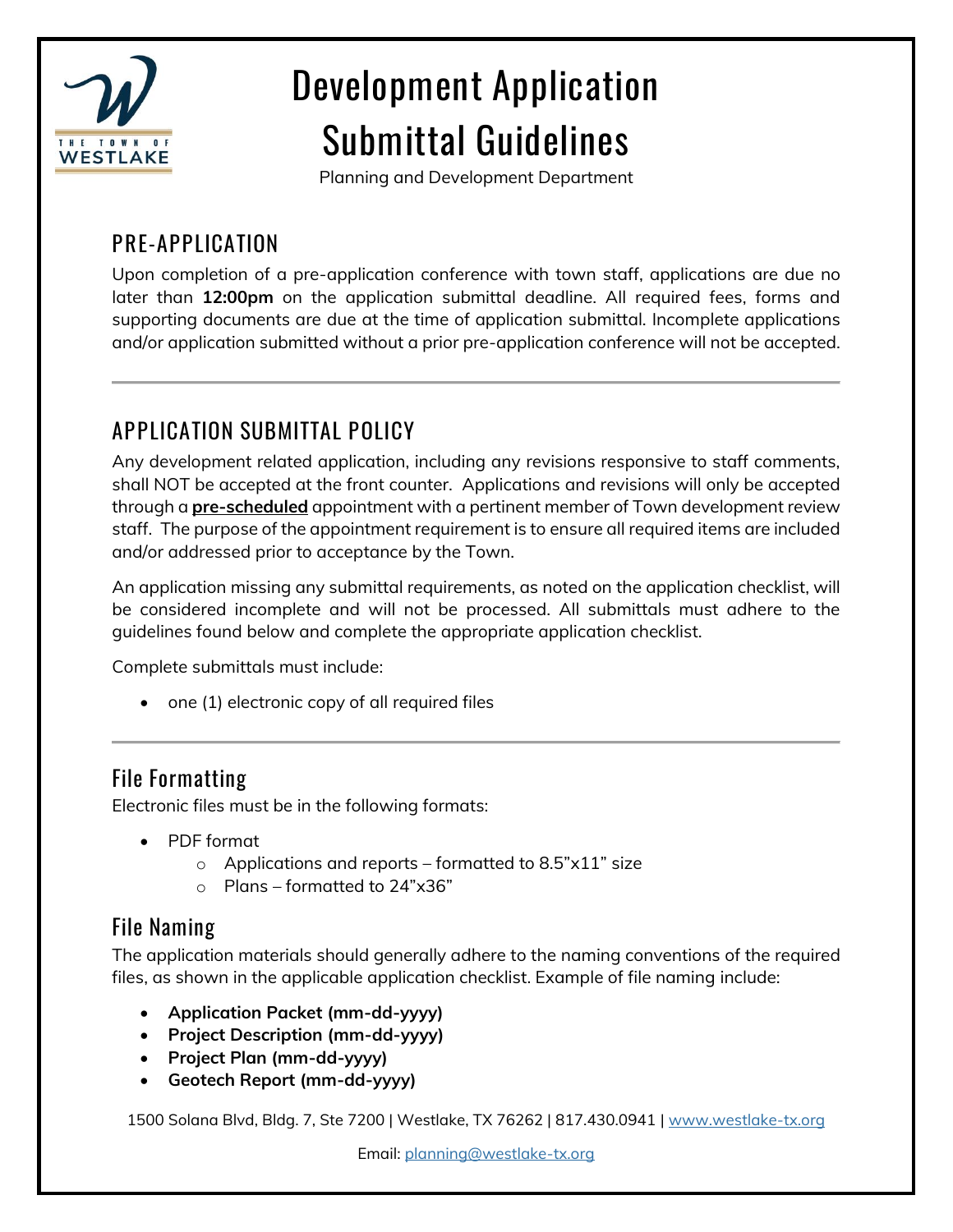

# **Development Application Submittal Guidelines**

Planning and Development Department

### **File Transmission/Submittal**

Complete applications and resubmittals must be submitted to the Town by the following methods:

#### Electronic Files

- Flash drive at time of submittal in person; or
- Emailing plans or links via an ftp site or drobox project folder to: [planning@westlake](mailto:planning@westlake-tx.org)[tx.org](mailto:planning@westlake-tx.org)
	- o Please state in your email how you will be making your payment
	- o If electronic files are being sent to [planning@westlake-tx.org](mailto:planning@westlake-tx.org) they must be received before the required application submittal appointment

#### Notes:

- The application fee must be received for an application to be deemed complete and accepted.
- Once an application or submittal is deemed completed and accepted, staff will begin the review process

1500 Solana Blvd, Bldg. 7, Ste 7200 | Westlake, TX 76262 | 817.430.0941 [| www.westlake-tx.org](http://www.westlake-tx.org/)

Email: [planning@westlake-tx.org](mailto:planning@westlake-tx.org)